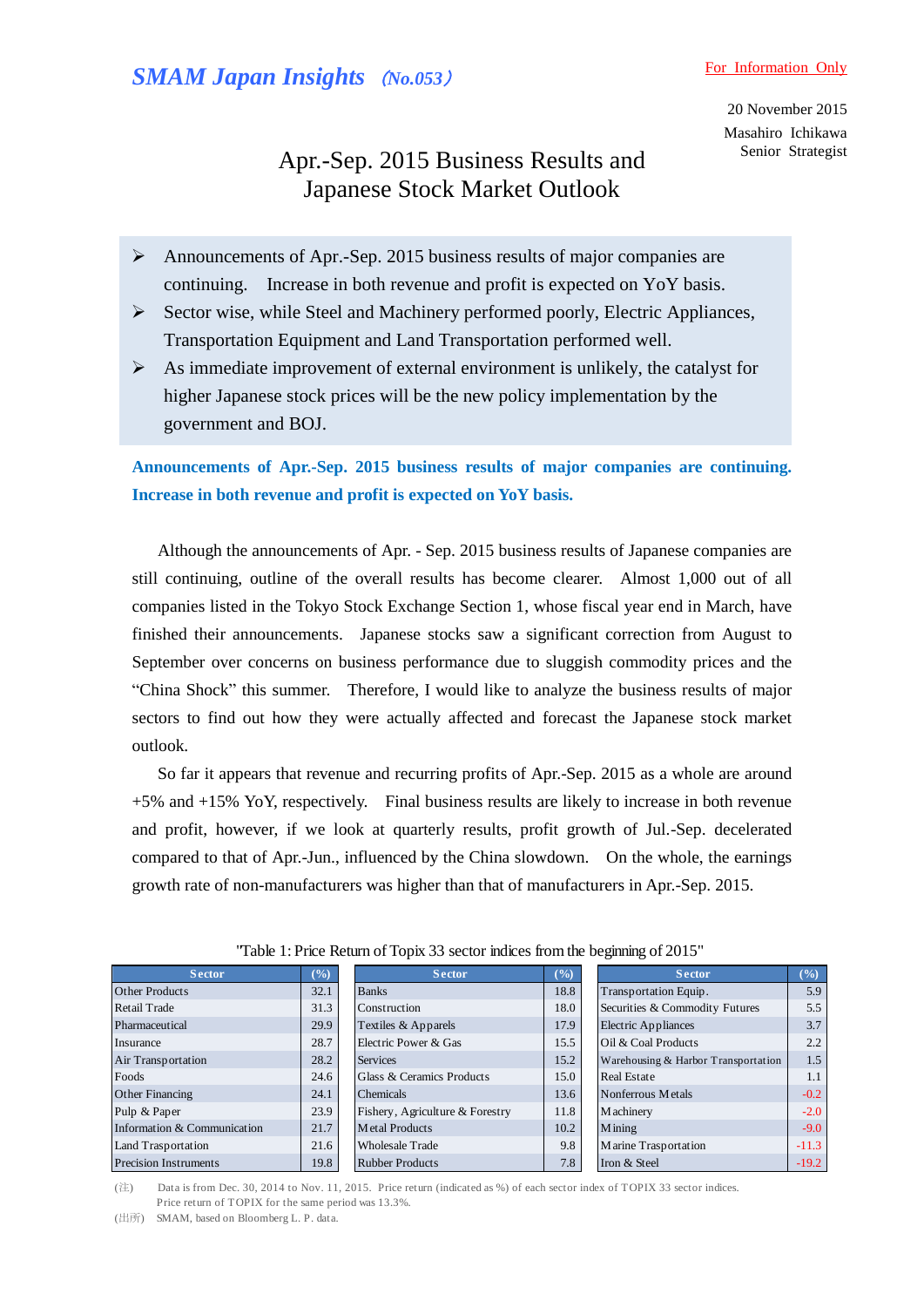## **Sector wise, while Steel and Machinery performed poorly, Electric Appliances, Transportation Equipment and Land Transportation performed well.**

 A bipolarization of business results is seen between poorly-performed sectors and well-performed sectors. Sectors which saw their profits decrease were "Iron & Steel", "Machinery", "Mining" and "Oil & Coal Products". Profit margin squeeze in the "Iron & Steel" sector was incurred by the price fall of steel due to over-production and export increase by China, and "Machinery" was dragged by the sluggish demand for construction machinery due to China's economic slowdown. In the case of "Mining" and "Oil & Coal Products" sectors, the drop in commodity prices such as crude oil and natural gas led to the deterioration of profit and the revaluation loss on inventories.

 On the other hand, sectors showing sharp profit growth are "Electric Power & Gas", "Chemicals", "Transportation Equipment", "Electric Appliances" and "Land Transportation". "Electric Power & Gas" and "Chemicals" sectors saw profit margin expansion as fuel and raw material costs dropped thanks to commodity price fall. Strong demand in North American market and weaker yen contributed positively to overall business results of "Transportation Equipment" and "Electric Appliances". Reasons for profit increase of "Land Transportation" were the demand increase by foreign tourists visiting Japan and the revenue growth from newly laid railways.

### **As immediate improvement of external environment is unlikely, the catalyst for higher Japanese stock prices will be the new policy implementation by the government and BOJ.**

I believe it is fair to make a premise that China's slowdown and low commodity prices will continue when forecasting the outlook in the second half of FY2015. Unexpected slowdown of US economy would be a huge risk to Japanese corporations' business results and stock prices, as a retreatment of US rate hike expectations and uncertainty over the global economic outlook would cause a rapid weakening of USD against JPY. However, currently I see this as a sub-scenario.

 The market's expectation on policy supports by the government and BOJ is getting higher as the annual growth of recurring profit for FY2015 seems to stay at single digit. The Government is scheduled to announce a comprehensive TPP Related Policy Framework (tentative name) before November  $25<sup>th</sup>$  and "Emergency Measures to Materialize Society Promoting Dynamic Engagement of All Citizens" before November  $30<sup>th</sup>$ . I believe these policies will function as economic stimulus package for the time being and will likely become pillars of the supplemental budget. On the other hand, although I do not see BOJ in a hurry to